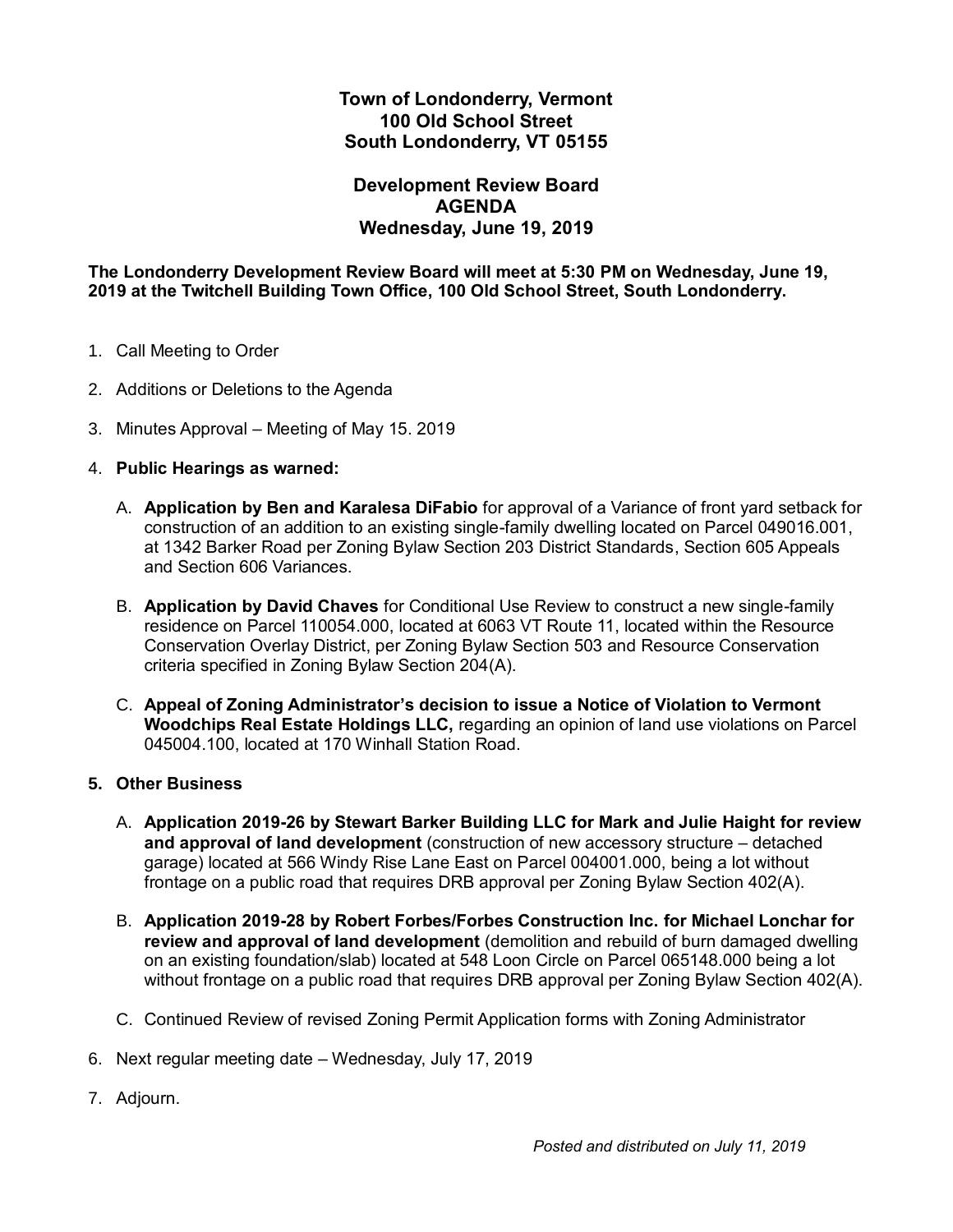# **Town of Londonderry, Vermont Development Review Board**

# **Regular Meeting Minutes**

#### **Wednesday, June 19, 2019 Twitchell Building - 100 Old School Street, South Londonderry, VT**

**Board Members Present**: Denis Pinkernell, Terry Hill, John Lancaster, Chris Laselle, Bob Maisey and Sven Fedorow.

#### **Board Members Absent:** Esther Fishman

**Others in Attendance**: Town Officials – Town Administrator/Zoning Administrator Shane O'Keefe, Assistant to the Town Administrator, Sharon Crossman. Members of the Public – Pete Cotell, Andrea Conrad, Jennifer Howe and Scott Howe.

#### **1. Call meeting to order**

Board Co-Chair Denis Pinkernell] called the meeting to order at 5:37 PM.

## **2. Additions or deletions to the agenda**

Shane O'Keefe requested an addition to the agenda in order to discuss an Appeal of Notice of Violation issued to VT Woodchips Real Estate Holdings LLC. Denis Pinkernell agreed to add this discussion to the agenda after Item 4.

## **3. Minutes**

## *Motion by Bob Maisey, seconded by Chris Laselle, to approve the minutes of the meeting of May 15, 2019. Motion PASSED unanimously.*

**4. Request by the Zoning Administrator for the Board's approval regarding Application 2019-21 by Pete Conrad for John and Rachel Hanselman to construct a new singlefamily home located at 566 Windy Rise Lane East on Parcel 049016.001, a lot without frontage on a public road, per Zoning Bylaw Section 402(A).**

Pete Cotelle appeared with Andrea Boreham Conrad to represent the project and address the issue of insufficient access to a proposed new single-family dwelling as raised by the Zoning Administrator.

O'Keefe cited Section 402 (A) of the Bylaw, referring to state statute that requires that any 'land development' on private road with either frontage on a town road or access via a right of way at least 50 feet in width must receive DRB approval. O'Keefe stated that the existing access to the lot is pre-existing, non-conforming via a private road established to serve the original dwelling and garage, which are grandfathered. He said the original dwelling was already demolished and removed at the time of his visit to the site and discovered foundation work for a new home in progress. O'Keefe explained that replacing a home is not a change of use but does constitute 'land development.'

During discussion, the following information was provided: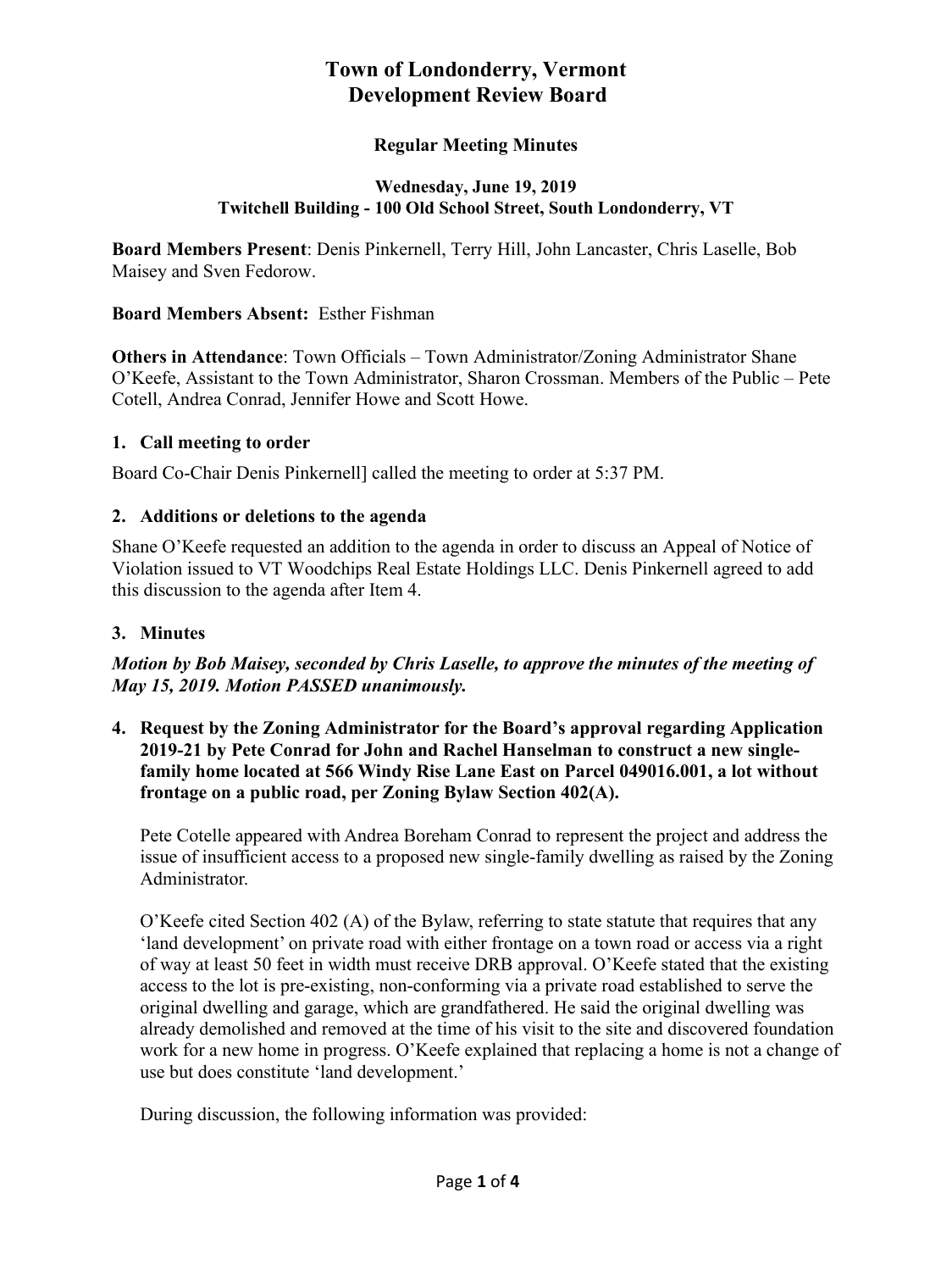- Windy Rise East is private road, continuing off an existing town road of 0.20 miles.
- Currently, the private road appears to access at least 3 lots.
- A 1976 deed describes a 25-foot right of way deeded by Knowlton (former owner of the Hanselman parcel) to Tifft (former abutting landowner), possibly in conformance with the Town's zoning standards of that time.

O'Keefe reminded the Board members that the only issue before them is access via a private road that is less than 50 feet wide which requires DRB approval. He said the Bylaw does not allow the ZA to issue a permit for the proposed land use activity without DRB approval – in this case new construction. He stated there is no change of use  $-$  a single family dwelling was removed and a new one is proposed that the ZA can approve, as long as it conforms to all applicable standards.

Sven Federow stated his opinion that the parcel is a pre-existing, grandfathered lot, with existing access since its beginning, and therefore, there are no grounds to deny approval, per Bylaw Section 402, Paragraph 3.

Sven moved to skip deliberative session and vote in open meeting on this case. The motion was seconded by Denis. With no further comments, the motion passed unanimously.

Sven then moved to approve the Hanselman project in accordance with Section 402 with no additional conditions attached by the Development Review Board. John seconded. With no further comments, the motion, passed unanimously.

The Board confirmed that the Hanselman permit application can now proceed to be approved and issued by the ZA.

**5.** Per Item 2, the Board discussed the matter of an Appeal of Notice of Violation issued to VT Woodchips Real Estate Holdings LLC, owned by Scott and Jennifer Howe, who were present for the discussion.

Zoning Administrator O'Keefe explained the issue before the DRB as being the validity of the Property Owners' Appeal on Notice of Decision by ZA, and not the merit of the case. He proceeded to outline the matter as follows:

- 5/30/19 After receiving a complaint, ZA issued Notice of Violation (NOV) to property owners, including the required Notice of Right of Appeal.
- 6/4/19 Jen Howe sent Appeal by email; delivery delayed due to use of non-working ZA.
- 6/7/19 ZA received Appeal letter from Howes addressing some issues raised in NOV.
- 6/12/19 ZA acknowledged in writing that not all violations were cleared up and again issued NOV.

O'Keefe said when the 15-day appeal period expired with no response, he contacted the Howes to inquire if they intended to file Appeal and learned that they believed they had "taken care of everything" in their Appeal dated 6/4/19.

O'Keefe explained that the issue is whether proper appeal was filed within the required 15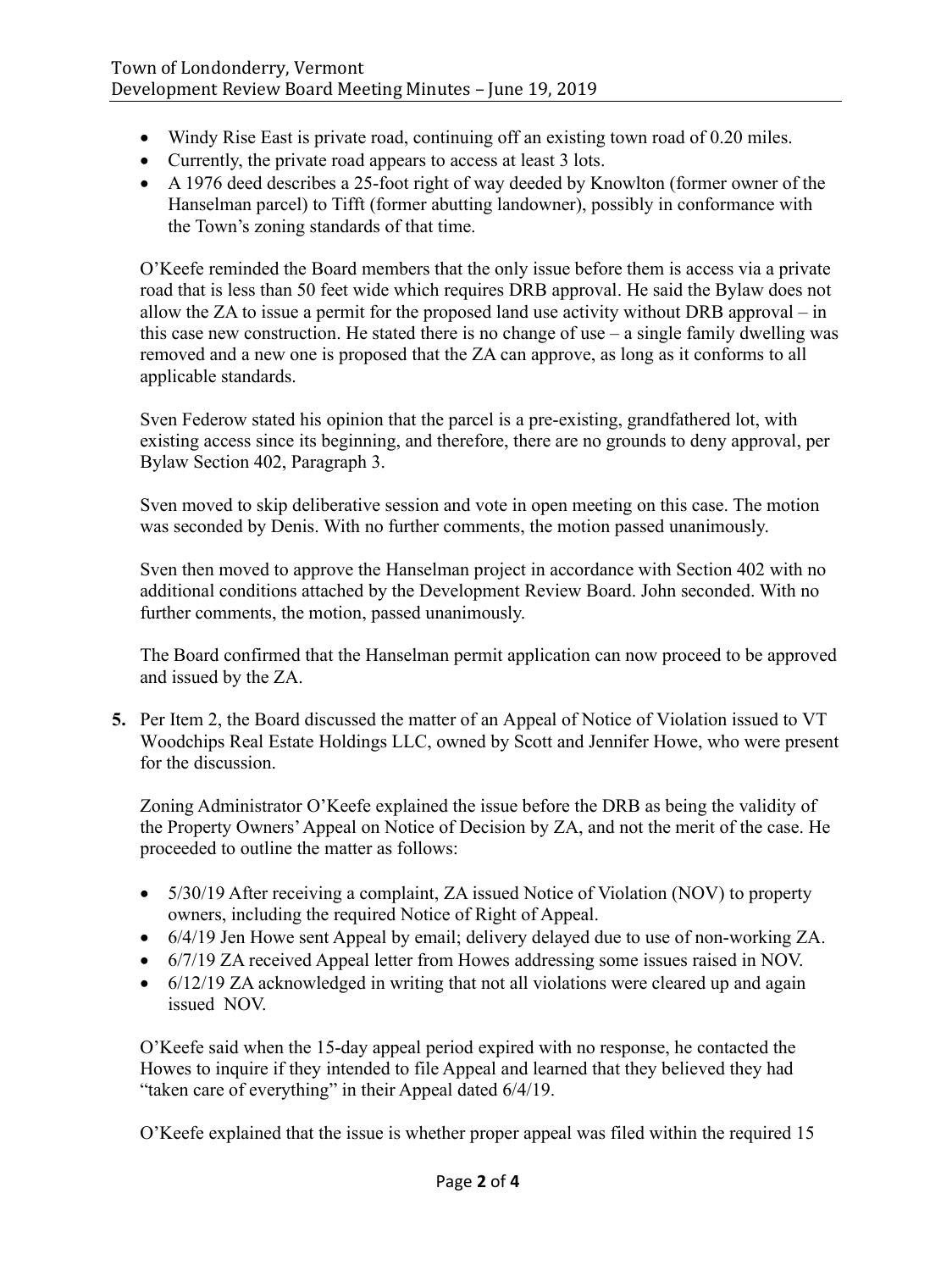days or not - if not, the Appeal is now null and response time has expired or, if the Howes' Appeal is determined by DRB to have properly met official deadlines, the case can then be warned for a public hearing in July.

Sven Fedorow said in his experience, a NOV "crystalizes" the Town's right to impose fines, if not appealed or cured within the designated period. Separately, he advises landowners to apply for Conditional Use review, which gives the Owner the option to correct the violation.

 $O'$ Keefe said the current use of the property – stockpiling, processing and storage of gravel – is a change of use and not a permitted use in this zoning district and cannot be approved by the ZA, He added the following:

- There is no town zoning permit for this use by VT Woodchips Real Estate Holdings LLC.
- A state permit issued in 2011 allows 'continued' hauling, processing and storage of gravel 'from elsewhere.'

Scott and Jennifer Howe said they purchased the property in 2005 for the woodchip business and have used it since 2008 for processing and stockpiling gravel as well. They said in 2007 the state required an amendment to the original land use permit which was recorded in 2011. The Howes said they have never been notified that a local permit was needed, even though the Town received notification of the 2011 state permit. They said that since the Town had full knowledge of their industrial land use activities for almost 15 years and said nothing, the use was grandfathered. They said they understood that the ZA needed to officially respond to the complaint and make an effort to remedy, and believed their Appeal was sufficient and timely as submitted.

O'Keefe stated that this information is relevant to the merits of the violation which must be warned for a public hearing and restated that the matter the table is solely whether the Howes' Appeal was submitted on time, or as submitted, has met the required terms – this must be determined by the DRB.

Sven questioned whether this is SB matter. O'Keefe cited 4465 (c) which grants power to the DRB on appeal of the Zoning Administrator's decision. He further verified that the DRB can decide to accept that the appeal is valid and then have a hearing on the appeal in July. Alternatively, if not timely, the violation continues, and SB may choose to hire Town attorney to proceed with enforcement.

The DRB decided to deliberate the matter later in the evening and the Howes left the meeting.

## **6. Other Business**

Zoning Permit Application Form

O'Keefe presented new Permit Application forms for the Boards review and consideration. He said they are designed to be consistent with other new forms already approved, clear for all applicants and sufficient information for the ZA to make a decision as well as 'fillable' online in due time. 'Keefe indicated there is no fee change proposed at this time though he